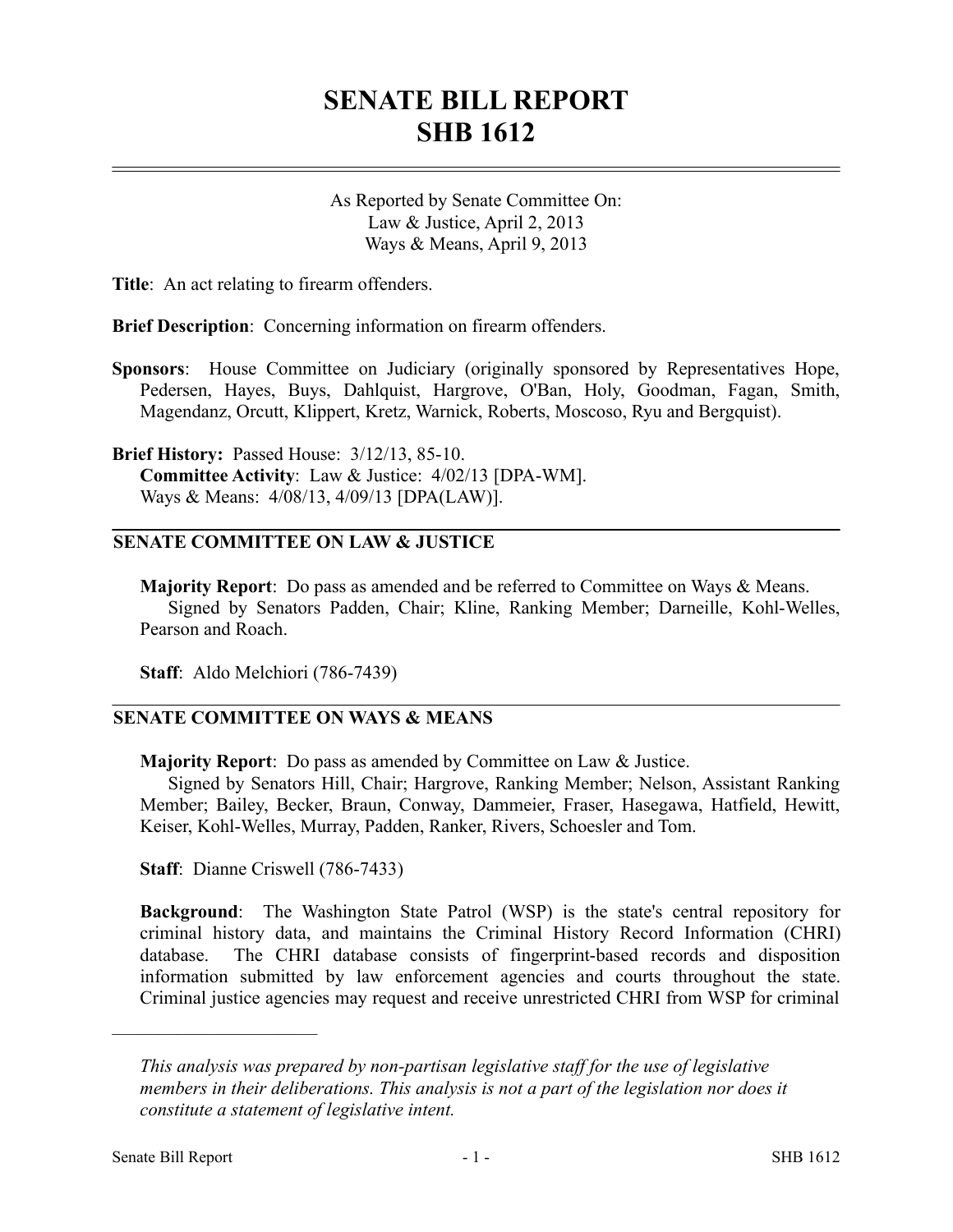justice purposes. The public may also request and receive CHRI for non-criminal justice purposes, limited to conviction information only, and information regarding registered sex or kidnapping offenders.

**Summary of Bill**: The bill as referred to committee not considered.

**Summary of Bill (Recommended Amendments)**: WSP must maintain a felony firearm offense conviction database of felony firearm offenders. Felony firearm offenders are persons who were convicted or found not guilty by reason of insanity in this state for various felony firearm offenses. The felony firearm offense conviction database is only for law enforcement purposes and is not subject to public disclosure.

Upon conviction or finding of not guilty by reason of insanity of a felony firearm offense, the court must consider whether to impose a requirement that the person register as a felony firearm offender. In exercising its discretion, the court must consider relevant factors including the person's criminal history, whether the person was previously found not guilty by reason of insanity in any state, and any evidence of the person's propensity for violence that is likely to endanger others.

An offender required to register must do so in person with the county sheriff no later than 48 hours after release from custody or the date the court imposes the felony firearm offender's sentence, if the offender receives a sentence that does not include confinement. The offender must register yearly, no later than 20 days after each anniversary of the first registration. The duty to register continues for four years. Upon expiration of the offender's duty to register, WSP must automatically remove the person's name and information from the database.

A variety of information must be provided by the felony firearm offender including the offender's name and aliases, residential address, identifying information including a physical description, the offense for which the person was convicted, date and place of conviction, and the names of any other county where the offender registered as a felony firearm offender. The county sheriff may require verifying documentation of the required information and may take the person's photograph or fingerprints for inclusion in the registry.

If a felony firearm offender changes their residential address within the state, they must update their address information within 48 hours of moving. If the person lacks a fixed address, they must disclose where they plan to stay.

A felony firearm offender who has a duty to register and knowingly fails to comply with any of the requirements is guilty of a gross misdemeanor.

**EFFECT OF CHANGES MADE BY LAW & JUSTICE COMMITTEE (Recommended Amendments)**: Clarifies that the bill applies to felony firearm offenders. Establishes the felony firearm offense conviction database rather than a central registry.

**Appropriation**: None.

**Fiscal Note**: Available.